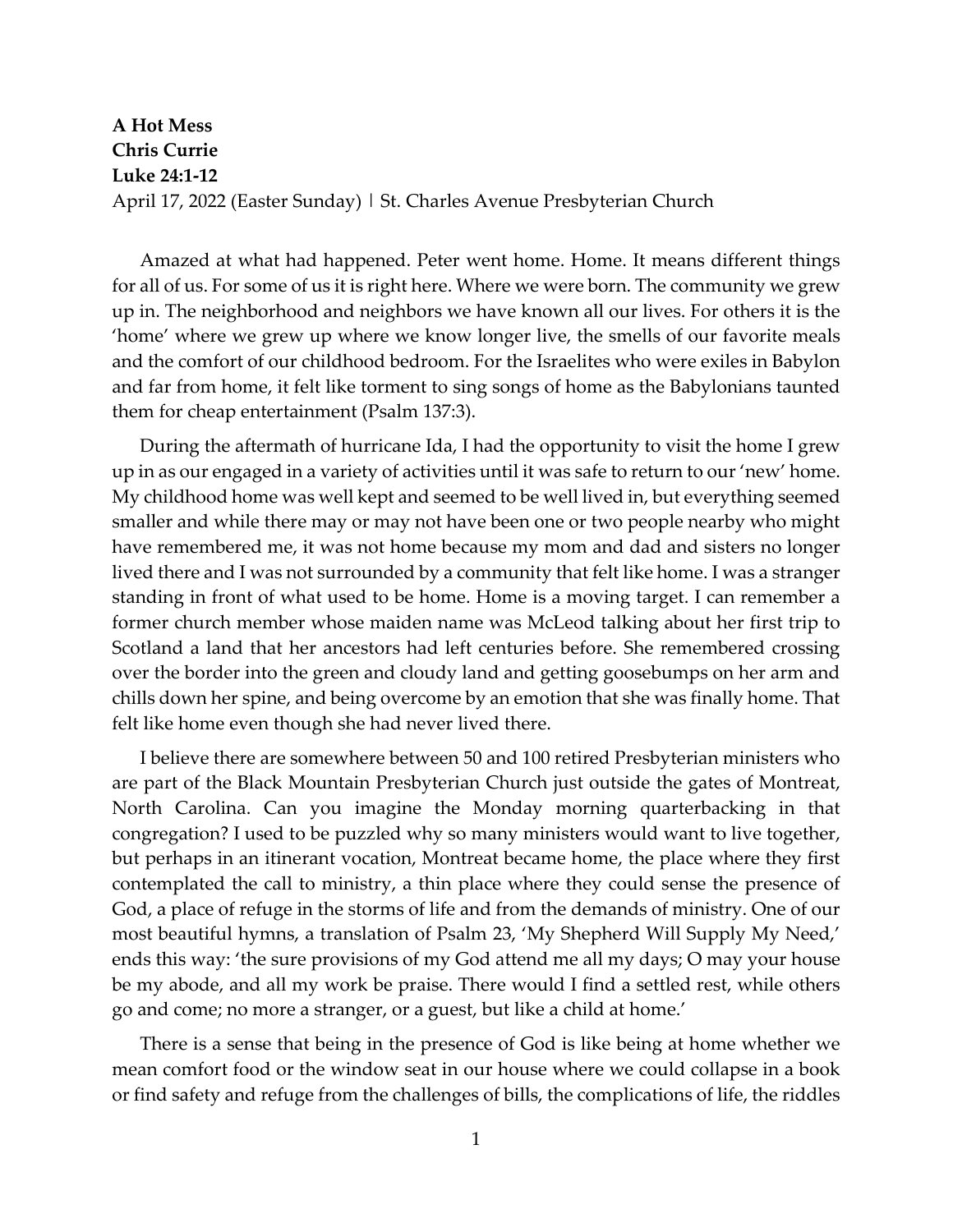of pandemic, the politics of war. Home can be sanctuary, comfort, and safety. It can be escape from troubles and life's perplexities. Home can be our north star, the place where we get our bearings, the place we go to figure things out. I am not sure which if these descriptions were home for Peter, Jesus' top notch disciple, but in the face of the resurrection, in the presence of the Easter miracle, in his astonishment at the empty tomb, Luke tells us that while he was amazed at all that had happened, Peter went home. There is something that just hits me wrong about that. There is no moment of glee or celebration or a moment of comprehension or a movement within him to go and tell others, much less is there a trumpet blast. Rather in the face of this great miracle, Peter strikes a discordant note. He went home. I don't know if he shrugged his shoulders and left uncertain about what to do next. I don't know if he went home in fear and trembling trying to collect his thoughts and regroup. I don't know if he went home for Easter brunch and a return to life as normal. All Luke tells us is that Peter went home.

The resurrection of Jesus from the dead, the event of Easter though, is more like a "hot mess" than it is like comfortably going home. In fact, it is so unnerving, I wonder if Peter heads home to find comfort and safety out of the way from whatever Easter means. Knowing the rest of Peter's biography, we can all confirm that once he got home, Christ's resurrection never let him stay there but propelled him into a way of life and ministry that took him for from home and redefined whatever he understood home to be. Christ's resurrection from the dead made him long for a home that is more than nostalgia for comfort and safety; it refused to let him settle for a neat and tidy and orderly withdraw. And perhaps that is what it continues to do with us…undoing us and all that we thought we had ordered in our lives so carefully, and then puts us back together again in a way that better reflects the likeness of the crucified and risen Lord.

Paul Hooker who teaches at Austin Seminary laments our tendency during holy week and Easter to adopt what he calls an 'athletic theology' that moves briskly past the rough edges of Good Friday and Christ's death on Saturday, and immediately rushes to pomp and circumstance and trumpet blasts and bombastic preaching on Easter Sunday. He warns we sanitize death as nothing more than a 'nap from which we awaken to a new and better life.' Yet he reminds us, especially as we watch night after night the horrors of death and destruction live in the Ukraine, that there is 'no Easter, in any year, but especially in this one—unless there is death. There is no new beginning, no new creation, no new life in Christ until and unless there is a death, an end, a point beyond which there is no possibility of which we can conceive.' Maybe that is why Peter heads home. Even as he stared into the empty tomb in amazement, he could not conceive or imagine the future God intended for him, or maybe he could and it was too overwhelming and unexpected for him to contemplate, so he opted for the comfort of home. Easter begins not with a self-assured trumpet blast, but with a quiet puzzled walk home, a collection of disciples and followers who are not perplexed and uncertain what to do or where to go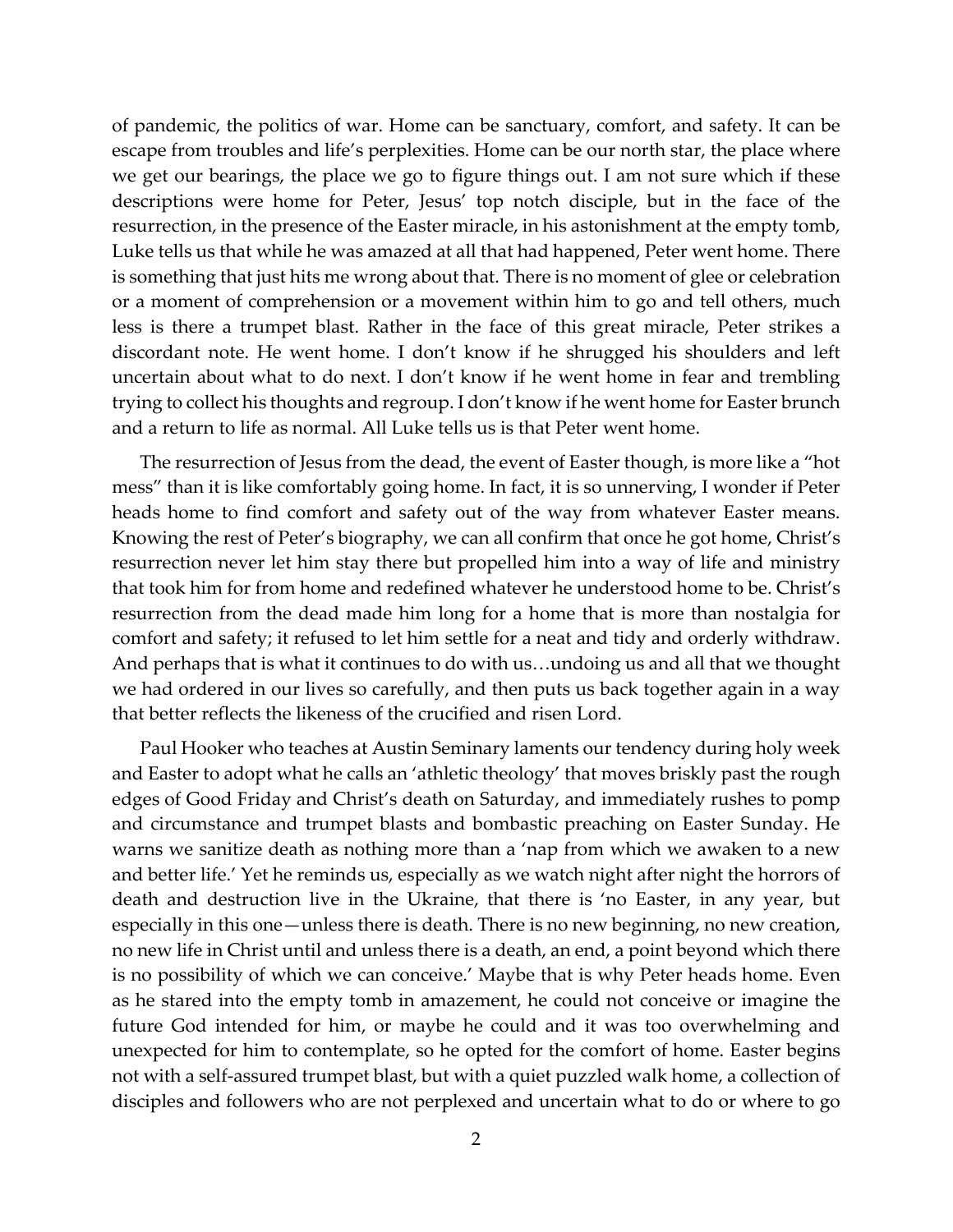next as the ground beneath them seems to shift and shake. Easter begins not with bombast, but with people who are terrified and who prefer to keep their head down and find security in the safety, not certain at all how to grasp that God is doing a new thing in their midst.

That is why Easter is such a 'hot mess,' not only for them, but also for us. The technical definition of a "hot mess" is: "a person or thing that is spectacularly disordered, especially one that is a source of peculiar fascination." It is somewhat ironic that Easter Sunday has become an all dressed up, victorious, triumphant affair, because the story here in Luke is anything but neat, tidy, dressed up, and immaculately tied together with a bow. It throws life as we knew it into disarray. It undoes the women at the tomb and transforms them from mourners and morticians into the first preachers and proclaimers of the gospel in all their terror and uncertainty about what is happening right in front of them. It takes Peter, who thought he had put this whole unfortunate situation behind him, it follows him back home, but does not leave him there very long. Easter undoes Peter, but Easter also helps put him back together again, sending his life on a trajectory he had not imagined for himself. After declaring at least three times he did not know this person, that he wanted nothing to do with this person, Peter goes home only to find that the risen Christ will show up there too, never letting him off the hook or letting him return easily to an undemanding life back at home.

And maybe that is what kind of resurrection God continues to pull with us, too, not letting us return so easily to the undemanding life, not letting us believe we can domesticate his disruptive grace with a nice colorful Easter bow, not letting us reduce Easter's undoing of death and the natural order of things to caterpillars and butterflies and the rite of spring. Theologian Alan Lewis reminds us starkly where Easter begins: 'a skull-shaped site of harrowing, diabolic execution and the cold, sepulchral resting place of a victim's cruelly punctured cadaver.'[1](#page-2-0) This is no natural cycle of seasons, no transformation of larva to butterfly, this is the hot mess of Easter that is anything but neat and tidy, this is the hot mess of Easter that won't let us head back home and to our lives as if it never happened, this is the hot mess of Easter that endures infinitely longer than the most mighty trumpet blast. If the power of the risen Christ were some kind of energy drink or a quick bolt of lightning or a one-off spectacle that gives us an adrenaline rush, then I think Peter would have ridden the wave and gotten excited rather than turn back for home. In an article in Journal for Preachers, Dave Davis reminds us of something that Peter must have known all too well…that Easter doesn't come 'as an all dressed up, victorious, triumphant fanfare.' Rather, it shows up in the 'vigil of companionship with a friend of forty-five years now a widow,' or in the persistence to walk into the hot mess

<span id="page-2-0"></span><sup>1</sup> Alan Lewis, Between Cross & Resurrection, 197.